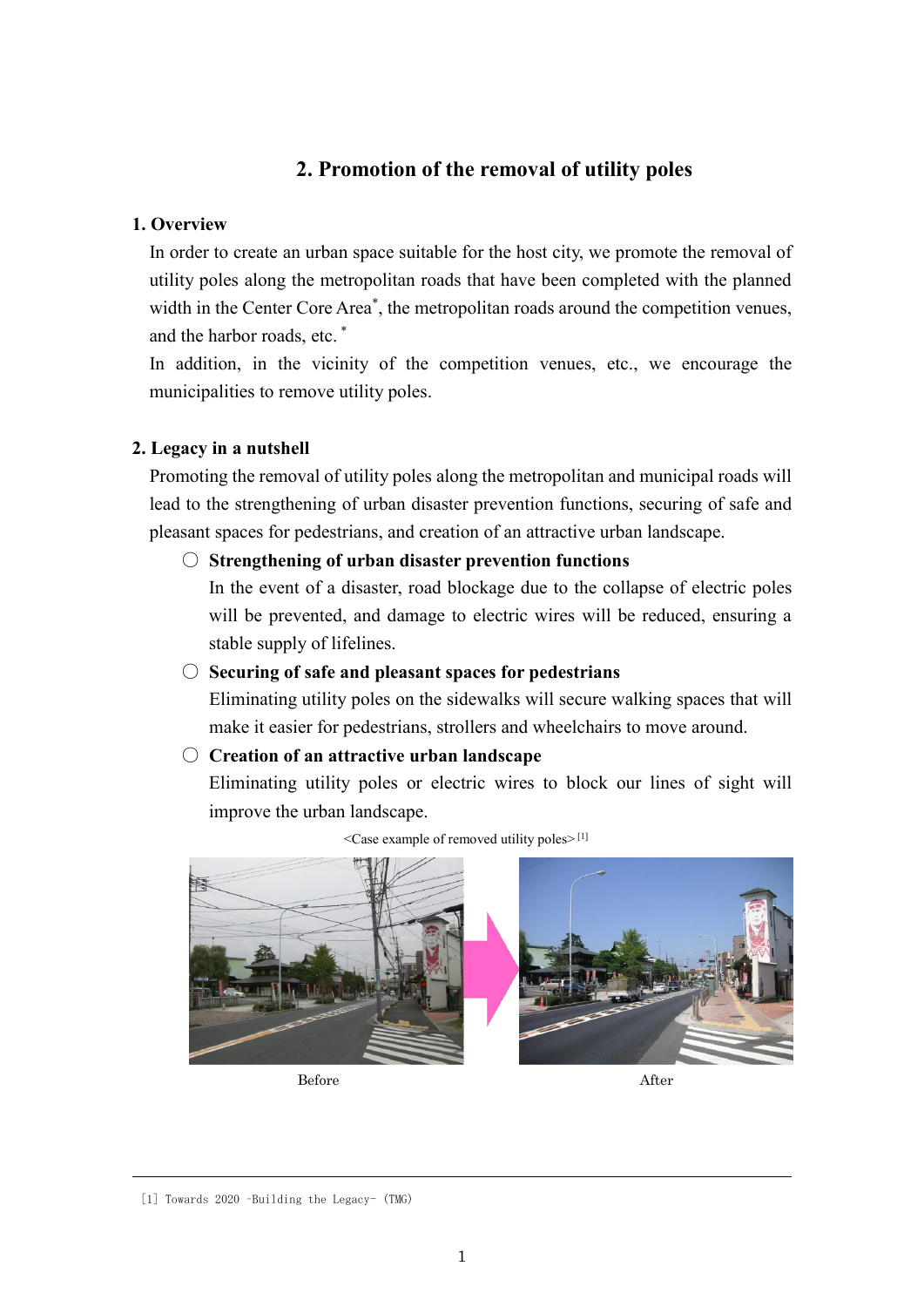| <b>Stakeholders</b>    | Road managers, traffic managers, electric wire managers, |
|------------------------|----------------------------------------------------------|
|                        | municipalities, etc.                                     |
| Type of legacy         | Urban Planning                                           |
| Geographical scope     | Tokyo                                                    |
| Timing scope           | Long term                                                |
| for<br>Responsible     | <b>TMG</b>                                               |
| implementation         |                                                          |
| Source of legacy       | Action Plan for 2020, Future Tokyo: Tokyo's Long-Term    |
|                        | Strategy                                                 |
| <b>Associated SDGs</b> | 11- Sustainable Cities and Communities, 13 Climate       |
|                        | Action                                                   |

### **3. Development**

### **(1) Why**

There has been a systematic shift to promote the removal of utility poles along the metropolitan roads prior to the decision to host the Tokyo 2020 Games. However, the rate of the removal of utility poles in the 23 wards of Tokyo, including national roads,





metropolitan roads, and municipal roads, was around 7% (as of the end of FY2013), and it was at a low level compared to major overseas cities.

Since many visitors will be concentrated during the Games, it is necessary to further promote the removal of utility poles in the Center Core Area and surrounding areas of the competition venues from the viewpoint of safety and landscape improvement as well as the strengthening of disaster prevention capabilities.

#### **(2) When**

| FY2014 The "Tokyo Metropolitan Government Plan on Promotion of the             |
|--------------------------------------------------------------------------------|
| Removal of Utility Poles" was formulated                                       |
| *This establishes development targets and implementation points for five years |
| from FY2014, and indicates initiatives to develop the removal of utility poles |
| project, and also clearly describes initiatives for the Tokyo 2020 Games       |

[2] Handout at First Meeting of the Exploratory Committee for the Removal of Utility Poles (Ministry of Land, Infrastructure, Transport and Tourism)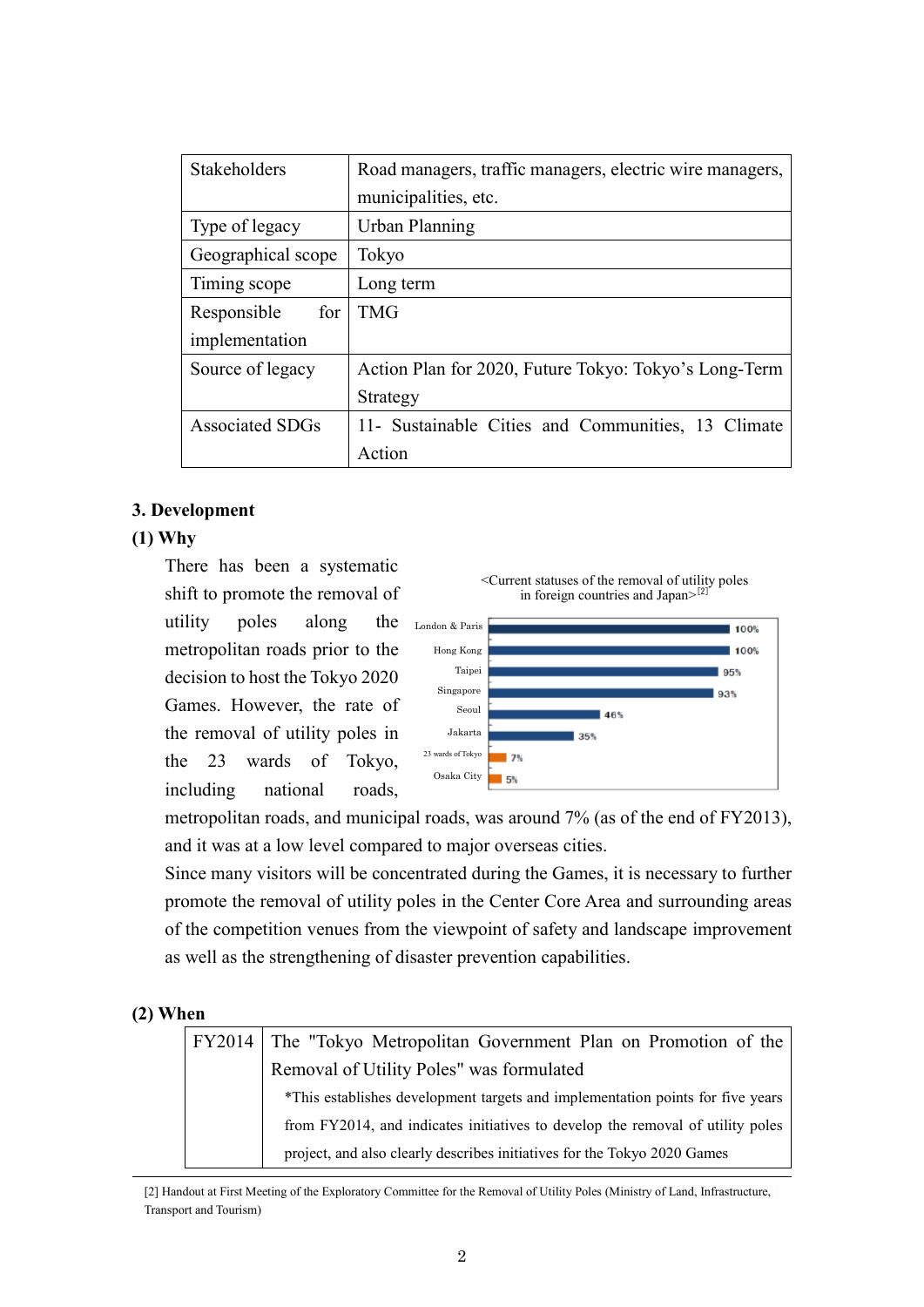| FY2017        | The "Tokyo Metropolitan Ordinance on Promotion of the Removal of                    |  |
|---------------|-------------------------------------------------------------------------------------|--|
|               | Utility poles" was formulated                                                       |  |
|               | *This is the first ordinance for the removal of utility poles in prefectures, with  |  |
|               | the aim of measures to promote the removal of utility poles comprehensively,        |  |
|               | systematically, and quickly                                                         |  |
|               | The "Tokyo Metropolitan Government Plan on the Removal of Utility                   |  |
|               | Poles" was formulated                                                               |  |
|               | *Based on the ordinance above, this establishes the basic policies and targets for  |  |
|               | the next 10 years of the removal of utility poles project conducted by TMG          |  |
| FY2018        | The "Tokyo Metropolitan Government Plan on Promotion of the                         |  |
|               | Removal of Utility Poles " was revised                                              |  |
|               | *This shows the roads, etc. where the removal of utility poles will be completed    |  |
|               | by FY2020, with extending the planned period in the "Tokyo Metropolitan             |  |
|               | Government Plan on Promotion of the Removal of Utility Poles "formulated in         |  |
|               | FY2014 by 2 years.                                                                  |  |
|               | The "Plan for Development of the Removal of Utility Poles at the                    |  |
|               | Tokyo Port" was formulated                                                          |  |
|               | *This presents development policies for the removal of utility poles on harbor      |  |
|               | roads, etc. described in the "Plan for the Removal of Utility Poles in Tokyo", and  |  |
|               | establishes a development plan up to FY2020.                                        |  |
| <b>FY2020</b> | The "Strategy for the Acceleration of the Removal of Utility Poles"                 |  |
|               | was formulated                                                                      |  |
|               | *This was formulated with the aim of preparing for natural disasters including      |  |
|               | increasingly severe typhoons and further accelerating the removal of utility poles. |  |

# **(3) Who**

TMG

# **(4) How**

- $\bigcirc$  We have been promoting the removal of utility poles along the metropolitan roads that have been completed with the planned width in the Center Core Area toward the hosting of the Tokyo 2020 Games, and completed 99% of the planned removal in FY2019.
- $\circ$  In the vicinity of the competition venues, etc., we promoted the removal of utility poles along the metropolitan roads, encouraged the municipalities to implement the removal of utility poles, and completed the removal in FY2019.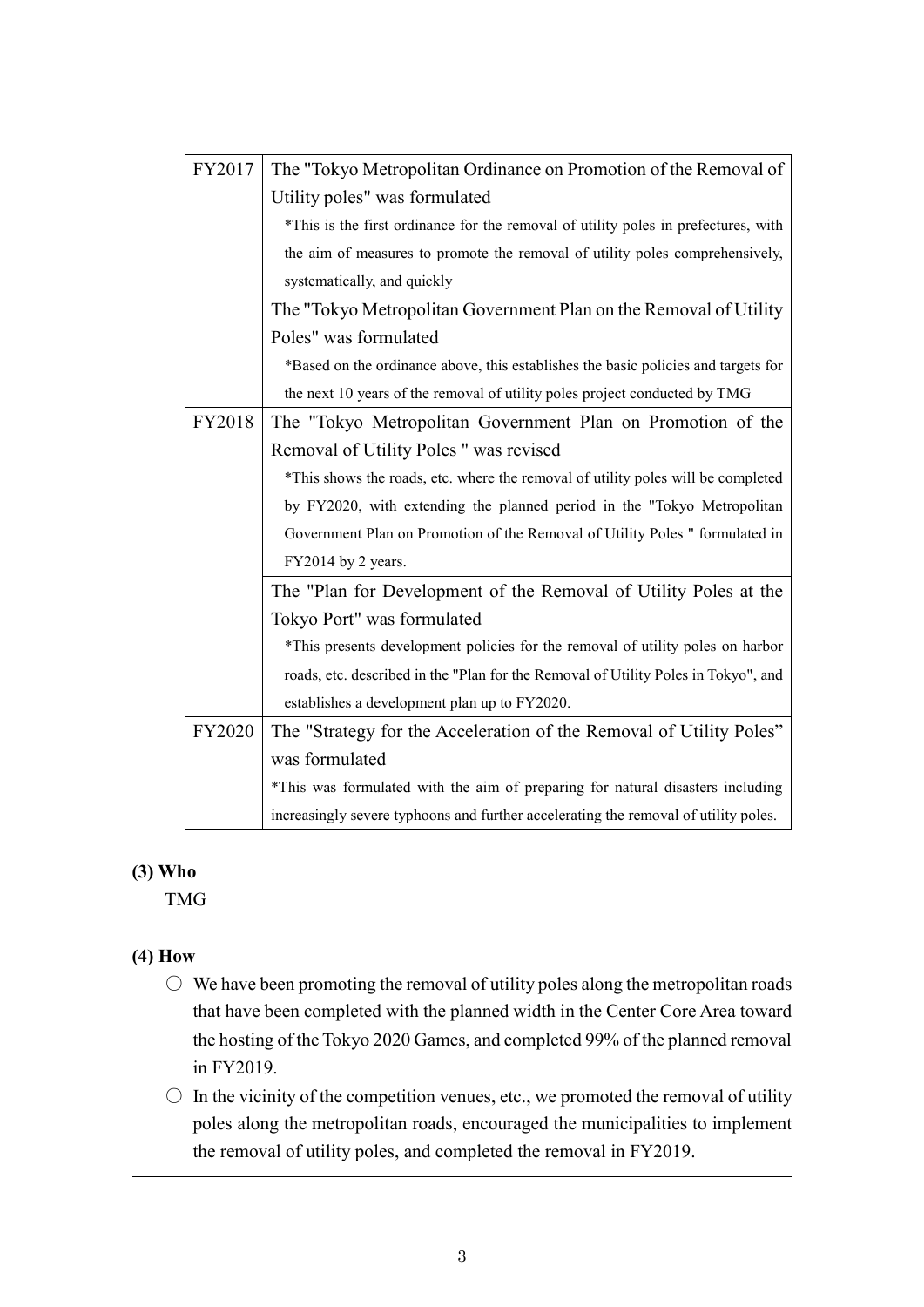- $\circlearrowright$  We create an urban space suitable for the host city of the Tokyo 2020 Games by proceeding with the development in line with the barrier-free renovation.
- $\circlearrowright$  We promote the removal of utility poles on harbor roads, etc.<sup>\*</sup> in the waterfront area where the competition venues are concentrated.
- $\circ$  Taking urban development as an opportunity to eliminate utility poles, we have removed all utility poles under the TMG's land readjustment project in the Jingu Gaien area, and are proceeding with utility poles elimination under the urban redevelopment project<sup>\*</sup> in the Olympic and Paralympic Village area.

# **(5) Benefits**

The removal of utility poles has been generally accomplished along the metropolitan roads that have been completed with the planned width in the Center Core Area and on the metropolitan roads and harbor roads around the competition venues. The removal aids in strengthening urban disaster prevention functions, securing safe and pleasant spaces for pedestrians, and creating an attractive urban landscape.

### **4. Facts and figures**

|                       | Undergrounding on Undergrounding rate <sup>*</sup> : 99% |
|-----------------------|----------------------------------------------------------|
| metropolitan roads in | *Completed undergrounding with the exception of          |
| the Center Core Area  | projects jointly conducted with redevelopment projects   |
|                       | and those interfering with other construction works      |
| Undergrounding<br>on  | Completed the removal of utility poles around the        |
| harbor roads          | competition venues                                       |
|                       | Promoted the removal of utility poles on disaster        |
|                       | response routes                                          |

(Achievements as of March 2020)

### **5. Explanation of Terms**

| Center Core Area   | Generally the area inside the Metropolitan Expressway        |
|--------------------|--------------------------------------------------------------|
|                    | <b>Central Circular Route</b>                                |
| Harbor roads, etc. | This corresponds to not a road under the Road Act, but a     |
|                    | road to be maintained and managed as a port facility that is |
|                    | positioned as a harbor transportation facility described in  |
|                    | Article 2, Paragraph 5, Item 4 of the Port and Harbor Act,   |
|                    | and is necessary for the management of a port that has been  |